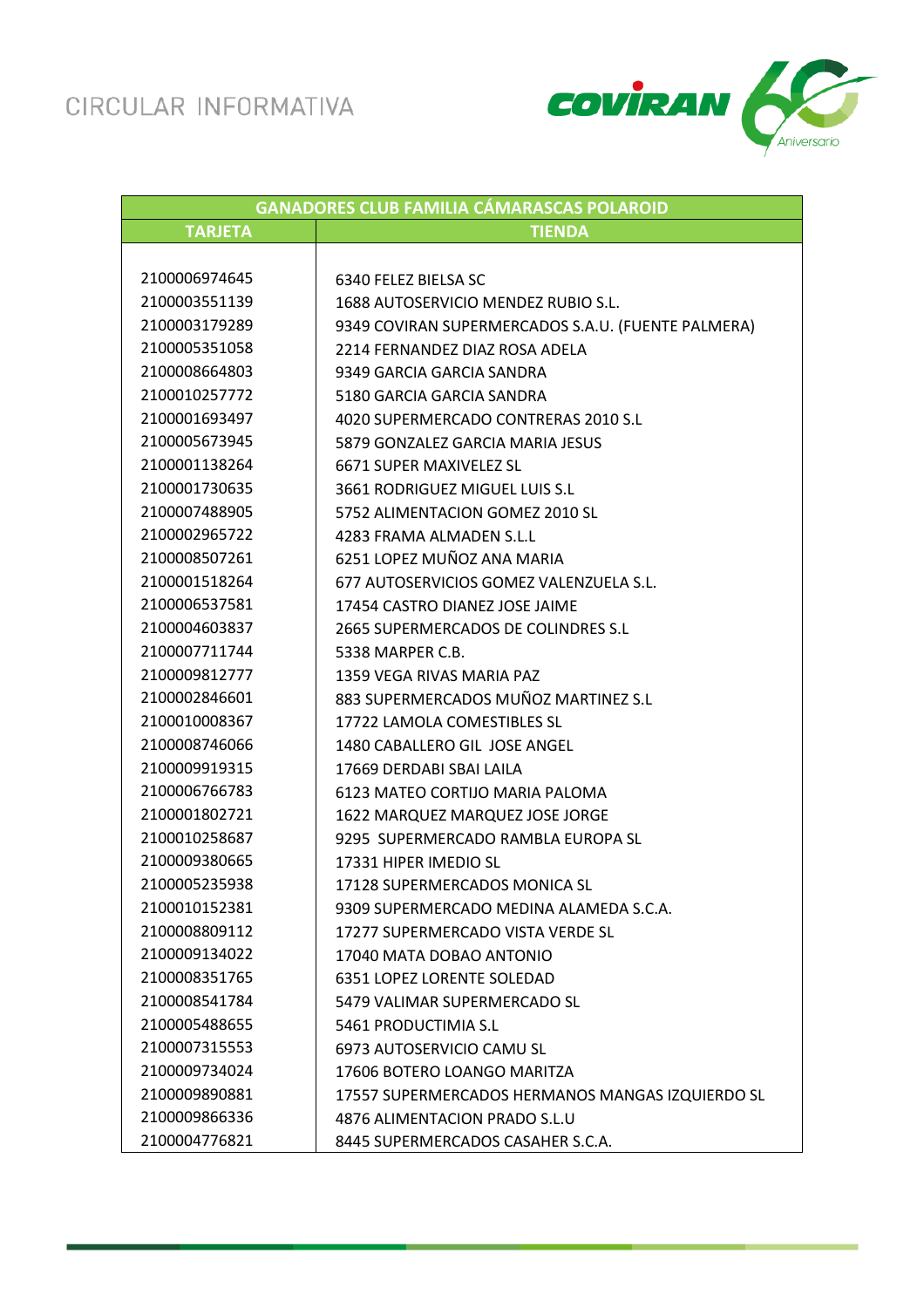CIRCULAR INFORMATIVA



| 2100010161710 | 17859 MARQUEZ GARCIA ISABEL MARIA                    |
|---------------|------------------------------------------------------|
| 2100009805502 | 17561 JIMENEZ VERDU SL                               |
| 2100002055294 | 2386 BENEDICTO MARTINEZ SALVADOR                     |
| 2100009950431 | 17605 GRUPO ALIMENTACION GARVALFRES SL               |
| 2100009670360 | 617 LORUPI S.L.                                      |
| 2100009115021 | 17483 ALIMENTACION VIKINGA SL                        |
| 2100009712848 | 17649 SUPERMERCADOS VIÑUELA SL                       |
| 2100008969861 | 1915 MARTINEZ FUENTEVILLA, S.L.                      |
| 2100003752567 | 9282 SUPER VENDI PLUS CANTABRIA SL                   |
| 2100009597728 | 6416 DISCADAGUA S.L.L                                |
| 2100005598101 | 8804 PRODUCTOS SELECTOS Y CONGELADOS LA CORVINA S.A. |
| 2100008061398 | 17277 SUPERMERCADO VISTA VERDE SL                    |
| 2100002581441 | 1149 SUPERMERCADO ALCANTARA S.L.                     |
| 2100005896559 | 7233 SUPERMERCADOS DOS S.L.                          |
| 2100010123473 | 6244 ORUGUI ALACRANI SLU                             |
| 2100007336756 | 5114 RUIZ MARMOL LEANDRO                             |
| 2100008954133 | 17733 GONZALEZ MANZANO MIRIAM                        |
| 2100010084880 | 6250 SUPERMERCADOS ESPERANZA ENCARNACION SL          |
| 2100008823507 | 4574 SUPERMERCADO MEDINA ALAMEDA S.C.A.              |
| 2100009943853 | 5786 SUPERVIA NPA 24 S.L.                            |
| 2100003854902 | 3787 MARQUETA ADSUAR S.L                             |
| 2100001823276 | 4197 SUPERMERCADOS DE GUADALUPE S.L                  |
| 2100010042880 | 17807 BOMBILLAR SL                                   |
| 2100008718384 | 6250 SUPERMERCADOS ESPERANZA ENCARNACION SL          |
| 2100006986846 | 3638 GARRIDO GALED Mª MILAGROS                       |
| 2100005346351 | 2214 FERNANDEZ DIAZ ROSA ADELA                       |
| 2100003919991 | 17895 MARTINEZ MARTIN EDUARDO                        |
| 2100010090171 | 17295 MARLEIX RIBALBA SL                             |
| 2100009141402 | 5952 GALLEGOS CARMONA JOSE LUIS                      |
| 2100010160119 | 9309 SUPERMERCADO MEDINA ALAMEDA S.C.A.              |
| 2100004802674 | 5073 ARCAS Y FERNANDEZ S.L                           |
| 2100001580094 | 2543 SUPER, SIERRA NEVADA S.L.                       |
| 2100001410865 | 3132 IRACHETA PROALDE S.L.                           |
| 2100005754385 | <b>6308 DROVERAN SL</b>                              |
| 2100005125987 | 17754 SUPER AHORRO NIEVES SL                         |
| 2100001262761 | 2212 SUPERMERCADOS BRAVO GONZALEZ SL                 |
| 2100009030942 | 4046 CASTILLO MARTIN PURIFICACION                    |
| 2100004994591 | 4783 BRAVO ORTIZ NATIVIDAD DE SAN NICOLAS            |
| 2100003809537 | 4770 VELSANLOMAR S.L                                 |
| 2100007770475 | 6136 CARNES ANDARES SL                               |
| 2100009276456 | 17436 VAZQUEZ MANCERAS MARIA REMEDIOS                |
| 2100008630334 | 5780 JIMENEZ LOPEZ ESTHER                            |